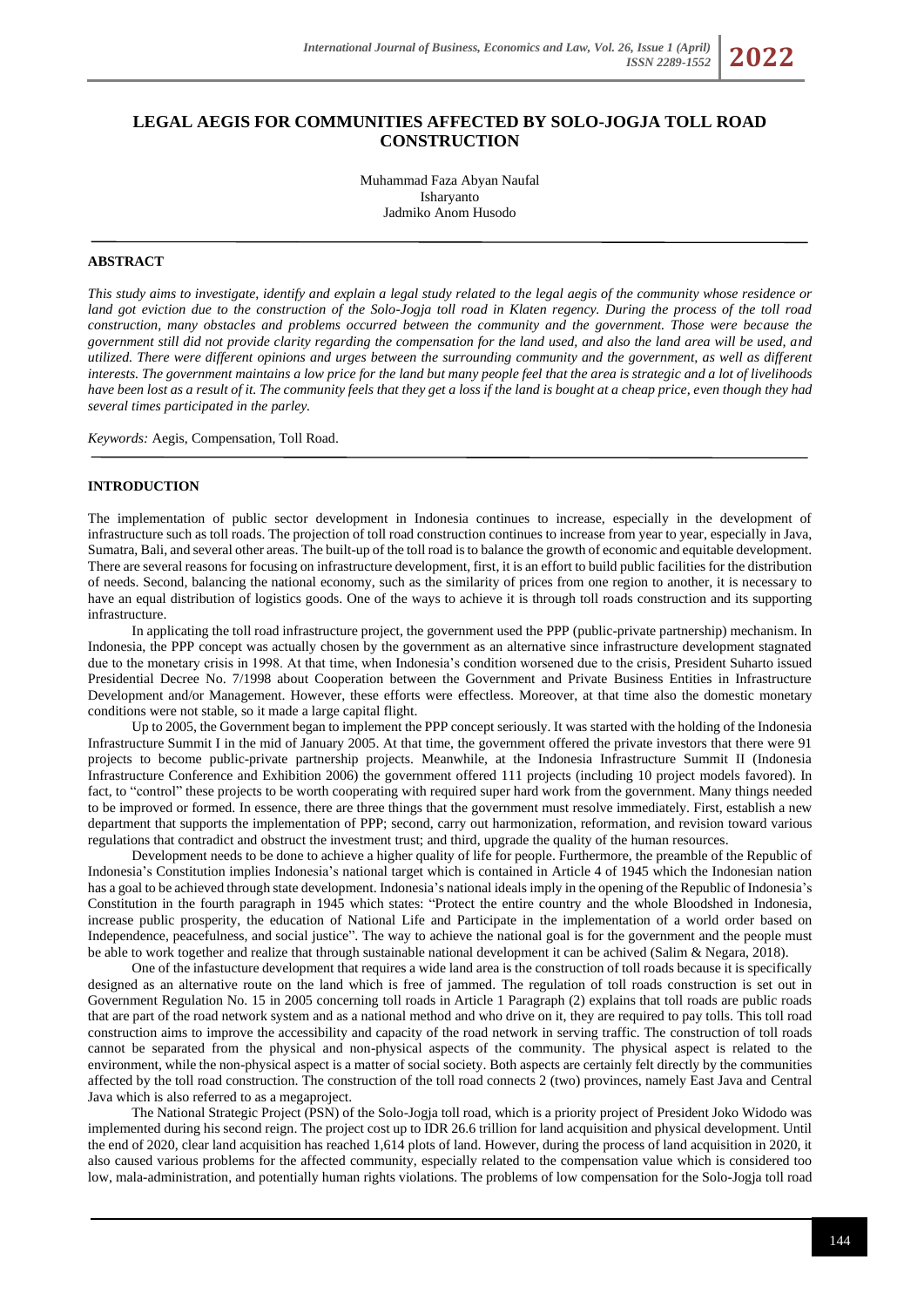project were caused by several things. First, the appraiser was unable to absorb the residents' difficulties in finding replacement land. In some villages, the appraiser did not meet with the residents, so there were many disagreements between the calculation of compensation for the real land price and the appraisal result because the appraiser only took a comparison of market prices to be used as the basis for replacement (Winarda, 2021).

There were some issues said that the people got a lot of pressure from public officials (Official Commitment Makers) during the land acquisition process for the Solo-Jogia toll road project. The official promised that the land price would be above the market and advised the people to accept any amount of compensation given. If they rejected it, they were allowed to sue in court. Second, it relates to the procedures regulated in constitutions and presidential regulations and now there has been regulation, particularly in Law Number 2 of 2012 and Government Regulation Number 19 of 2021. Both regulations set about land acquisition for the public interest. Article 37 of Law Number 2 of 2012 concerns the implementation of deliberation on the provision of compensation has regulated the form and the value of compensation, but in fact, there was no consultation or deliberation with the villagers after their compensation payments have been completed.

Then, the next problem is related to administrative faults. There were administrative faults during land acquisition for the national strategic project of the Solo-Jogja toll road. The land acquisition committee hid the value of the non-physical compensation component given to the community. Based on the fact infield, during the process of compensation consultations, the residents were only given information about the value of compensation which covered physical losses 10 / 46 which became an indication of the market value of the land, buildings, plants, expenses, and interest for the waiting period.

In the deliberation, the practice of providing compensation which had done, the affected residents were not given any explanation about the non-physical compensation component. Because of the non-transparent information, it often had an impact on an incomprehensible error by people or residents. Based on the description above, the writer is interested in writing about "**Legal Aegis for Communities Affected by Solo-Jogja Toll Road Construction**". With this paper, it is hoped that various irregularities both in terms of information and compensation that harm the community in the construction of the Soo-Jogja toll road can be revealed more clearly. So that later it can become the basis for the community through their representatives to demand justice and legal protection. This paper is also expected to be able to provide views for the stakeholders of the Solo-Jogja toll road construction to provide legal protection to the public consciously.

Based on the background presented above, the formulation of the main problem that will be analyzed is "How is the legal aegis for the communities whose land and place affected by eviction due to the construction of the Solo-Jogja toll road in Klaten Regency?

## **RESEARCH METHOD**

This writing used is library research or literature method, so it is called normative legal writing. This writing has an emphasis on aspects of analysis and review of secondary data from various scientific studies and theories of experts so that the formulation of hypotheses is not needed in this writing (Adi, 2021). Meanwhile, if it is viewed from its nature, this legal writing is categorized as perscriptive, because this writing analyzes problems of legal norms. The design of this writing is descriptive writing which aims to explain effective and efficient solutions for the problems discussed in this writing. Then, the approach used in this writing is the statutory approach (Sugiono, 2017). Furthermore, the literature method itself is a method for writing a description (literature review) of theories, findings, and other research materials obtained from reference materials to be used as the basis for research activities. The literature review contains the author's reviews, summaries, and thoughts on several library sources (articles, books, slides, information from the internet, etc.) on the topics discussed. A good literature review must be relevant, up-to-date, and adequate. Theoretical foundation, theoretical review, and literature review are several ways to conduct a literature review. The search method used is article searching in research journal databases and searching through the internet. The database search used is Google Scholar from 2017 to 2022.

#### **DISCUSSION**

According to Asshiddiqie About Rights, includes the category of economic and social rights, the right to work, the right to get equal pay, and the right to food. Meanwhile, the second thesis explains that the current infrastructure development tends to be neoliberalism because it is very market-oriented and determined by private actors. This second thesis departs from historical studies after the reformation as a moment to re-emerge the discourse of neoliberalism and the government tends to seek support from this sector.

The involvement of the private sector is considered a reasonable thing considering the government's budget is very limited so it needs deregulation or legal instruments that allow the government to have a partnership with the private sector through the Public-Private Partnership (PPP) scheme. The main point that distinguishes between the proponents of the "New-Developmentalism" thesis and the Developmental Neoliberalism of Development is the placing of the relationship between government and the private sector in a development context. In the neoliberalism thesis, the government's partnership with the private sector is considered unbalanced in some cases, for example in terms of funding the private sector contributes more than the government, so the implication is the private sector often has the privilege of directing the development and leading in the privatization of infrastructure which must be public goods (Mubarok, 2020).

In the PPP concept, the management and development of infrastructure are always carried out by the private sector. This collaboration is done to minimize the use of the government budget (APBN). The use of the budget by the private sector also aims to minimize corruption which often occurs due to the use of the budget for infrastructure. In PPP, although the private actors often have the main responsibility to do daily operational management, the public sector continues to play a role at corporate and daily management levels. In running this collaboration, the risks and potential benefits of providing services or facilities are separated/ shared between the government and the private sector (Mubarok, 2020).

Meanwhile, based on a study conducted by the Center for Strategic Studies of Transportation Services (PKSPJP) on the Study of the Acceleration of Transportation Infrastructure Development through government and private partnerships, at least there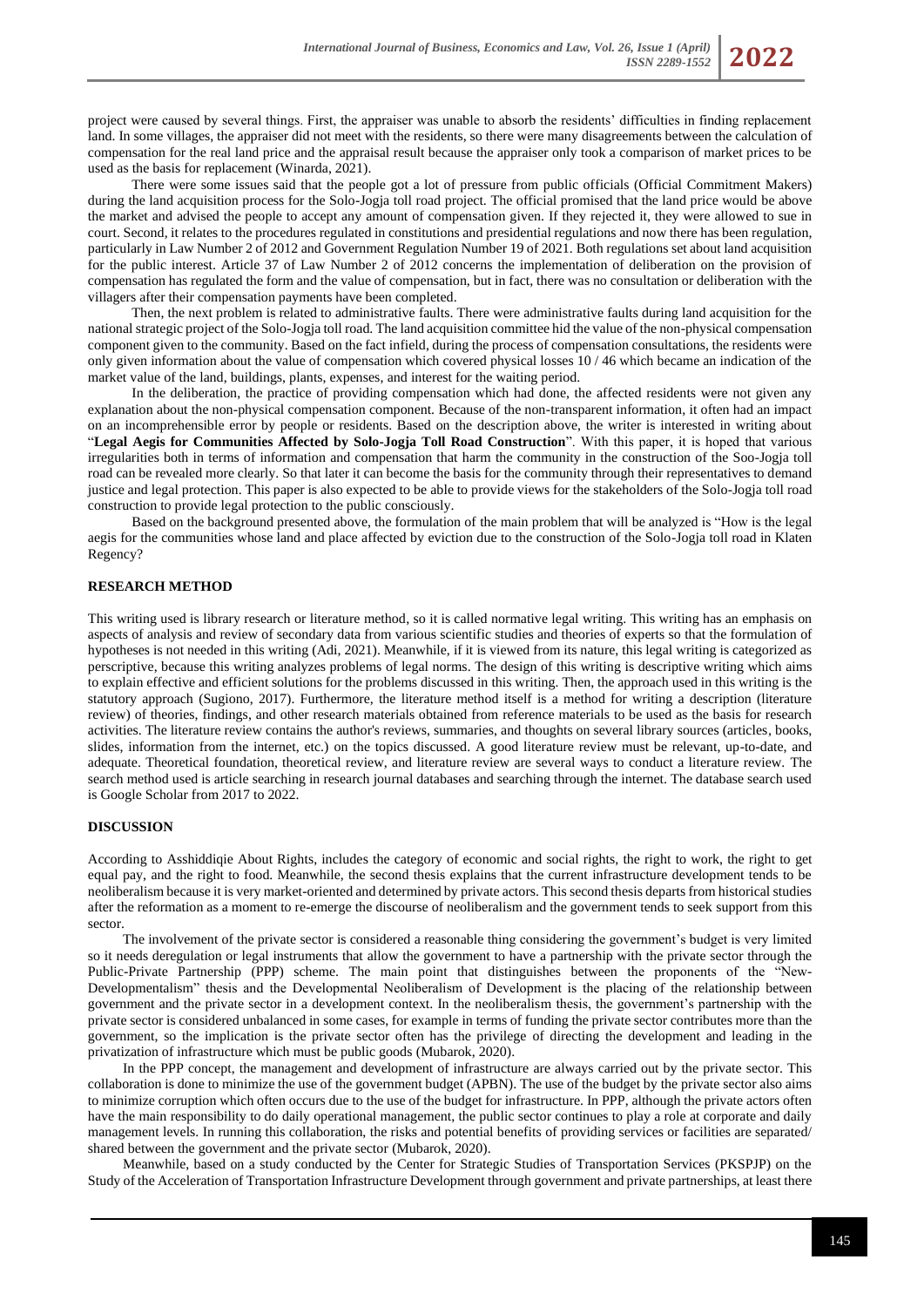are 5 (five) aspects or variables that can be used as successful benchmarks in implementing the PPP in the regions, namely: Policies, Resources, Characteristics of Actors, Communication, and the propensity of executor Agencies. So, based on the theories mentioned above, the research variables and sub-variables were determined to be used as instruments for measuring the potential level of PPP policy in developing the capital-intensive transportation infrastructure where the private sector provides the fund, builds, and manages the infrastructure and facilities, while the government as a partner who handles service regulation, in this case, the government remains the owner of the asset, and controller of the implementation of the cooperation.

The form of PPP relationship includes competing for public activities of the state with the private sector through collaboration between the public and the private sector for investment in infrastructure procurement, the easiest example is toll roads. The cooperation involves private companies for a certain purpose, while the risks are shared. In summary, the key feature of PPP can be characterized as a partnership between the public and private sector which usually involves the private sector investment in projects that have been implemented and owned by the public sector.

However, alternative opinions may emerge able to explain the current development pattern in Indonesia. For example, instead of seeing Developmentalism and neoliberalism as contradictory, according to Heo states that there is a conceptual proposition that regards them can run it together. In addition, this section is not intended to find out the most appropriate thesis, but rather to describe the debate in viewing the current development pattern in Indonesia (Ekayanta, 2019).

Instead of dragging on the debate about the progress of Indonesia's developments, other things are quite important to learn. Although the thesis of "New-Developmentalism" and Neoliberalism have some fundamental differences, at least these theses have a similar style, namely in the context of development, both of them almost all the things are carried out in a technocratic approach. "New Developmentalism" is very similar to Developmentalism in the New Order era which was considered very technocratic (Warbuton, 2018).

Then, in Neoliberalism, it is a neoliberal understanding that has the goal of depoliticizing social and political domains through the economy (Cahill & Konings, 2017) which, if realized in development, is likely to be a very technocratic approach. The technocratic approach or problem technicalization is an effort to explain various realities and social policies as the whole technical implementation and not politically charged, neutral, and objective. Therefore, in the patterned technocratic development discourse, the term often arises also looks very technical in every analysis. For example, in road construction, the term that frequently appears in various planning documents are about aspects of "space", "road", "contour", "length", "cost" and various other technical terms. The plan of road construction must also consider that the road is "used by the people" so we need to think about sociological, political economy, historical, or cultural aspects (Warbuton, 2018).

Indeed, some of these analyses are also trapped in planning documents or policy analysis, but those analyses are very seldom, lack depth analysis, and are instrumentistic. Based on the exploration of the three implementation analysis models above, it can be concluded that four main factors influence the success of a policy, namely policy content, policy implementation process, policy context, and goal achievement. The policy content factor considers the conformity of expectations with the real policy in the social field. Meanwhile, the process of policy implementation considers the condition of the surrounding community.

Several additional aspects, such as the availability of derivative policies, the bureaucratic structure handles and communicates the interstation. Then, the policy context contains several aspects that are capable of influencing the implementation of policies, such as the influence of power and the interests of the actors involved. Finally, the goal achievement component is carried out to identify the achievements that have been obtained from the policy set by paying attention to the perceived impact and the level of change achieved. This identification will be compared with the previously defined policy objectives.



#### **Figure 1: Map of Solo-Jogja Toll Road Construction's Plan**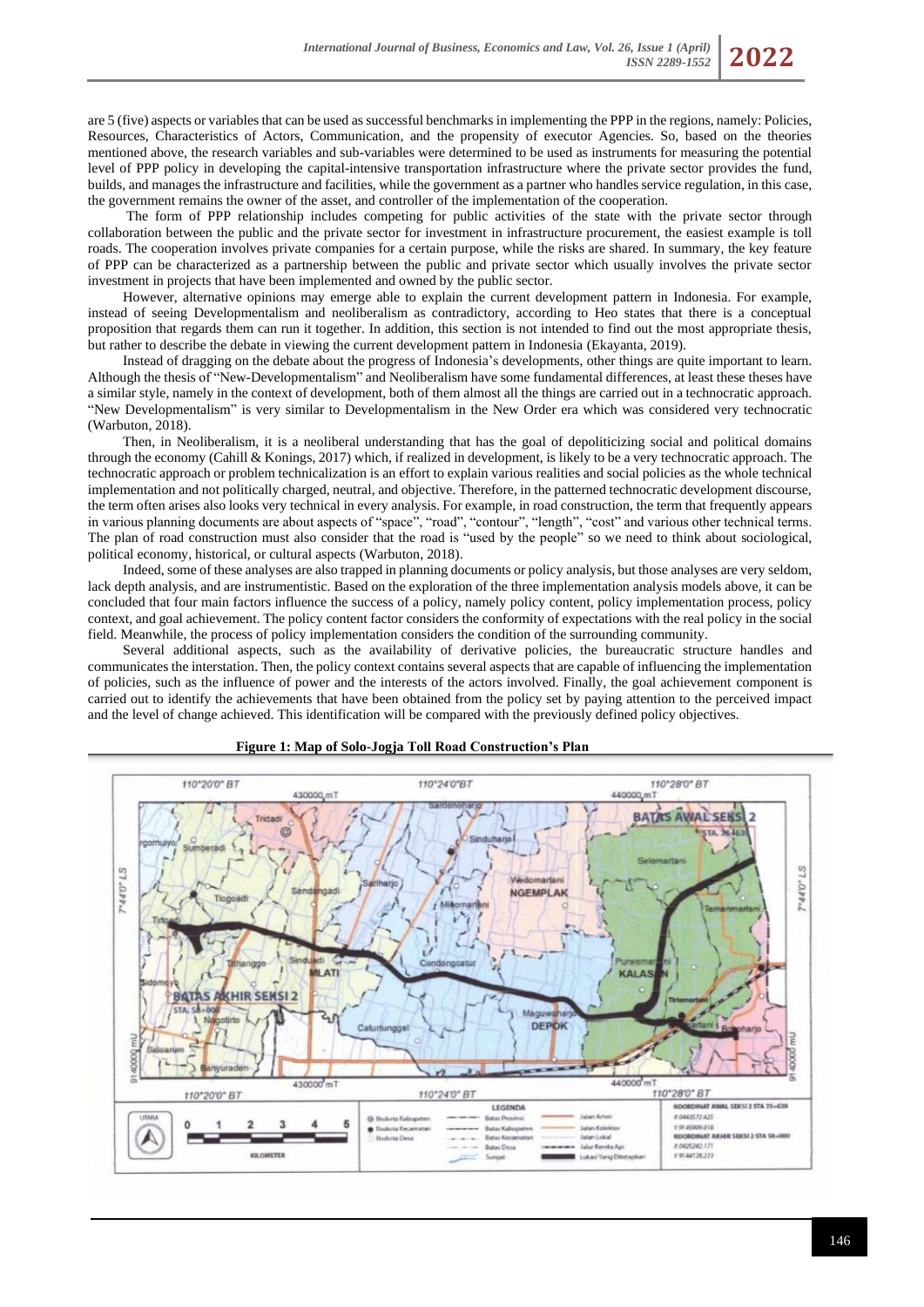The picture above is a map of the Solo-Jogja Toll Road Construction's Plan. The determination of the location map for the construction of the Solo-Yogyakarta Toll Road was signed by the Governor of the DI Yogyakarta Province, Sri Sultan Hamengkubuwono X on July 10, 2020. The location covers an area of 1,774,352 square meters spread over 14 villages, namely Bokoharjo Village, Prambanan District, Selomartani Village, Village Tamanmartani, Tirtomartani Village, and Purwomartani Village, Kalasan District. Then Maguwoharjo Village, Condongcatur Village, and Caturtunggal Village, Depok District, Sariharjo Village, Ngaglik District, Trihanggo Village, Gamping District, Sinduadi Village, Sendangadi Village, Tlogoadi Village, and Tirtoadi Village, Mlati District.

The impact of the Solo-Jogja Toll Road Construction on the economic rights of the local community are as follows, first is the right to work, it is given to all humans to get a job according to their abilities or skills. The development process of the Solo-Jogja toll road construction must involve the local communities whose land is affected by land acquisition. This way can be used as a way to replace the farmers' income whose land is affected by the project.

However, the construction of the Solo-Jogja toll road did not involve the local community, especially the local members. The toll road construction's labors were the government's responsibility, the role of the Village Government in the toll road construction was only as a communicator during the socialization of toll road construction discussion, and unauthorized in recruiting the laborers. The local communities' rights related to the right to work as the laborers of the toll road construction were not guaranteed, such farmers whose land was affected by land acquisition and other farmers also could not work on the project construction. Meanwhile, many of the local people were unemployed. So the construction of the Solo-Jogja toll road cannot give beneficial in reducing unemployment in the local community. In which, this construction project has reduced the farming land, but it cannot provide employment for the local community.

The right to equal pay is regulated in the law of the Republic of Indonesia Number 39 of 1999 in terms of human rights, in doing work both men and women are equal with human dignity have the right to a fair salary based on their achievements and can ensure the continuity of family life. The toll road construction did not involve the local communities in the development process, so it caused them to get more losses. They considered the differences and choices in the recruitment of labor for the Project of Solo-Jogja toll road construction.

The next is the right to get food. Every people has the right to get food and be free from hunger. Everyone has the right to get a job and a wage to survive. Safe rights depend on how the economy of community livelihood is available because economic rights are related to economic activities which aim to sustain life. The construction of the Solo-Jogja toll road caused the right to food to be unfulfilled. It was because this construction was built on productive farming lands which always produce foodstuffs every year. Economic rights are human rights in economic related to economic activity, employment, the right to work, wage gains, and the right to participate in labor unions.

The toll road construction had to be able to be carried out as a way to develop the surrounding environment. Road construction is a policy taken by the central government as a form of state infrastructure development that requires a very large area. The policymakers also need to pay attention to the community about their jobs, lost income due to the toll road construction. One of the examples of policies that can be implemented is through mentoring or training programs about entrepreneurship for the farmers and non-farmers so they still have their economic rights as Indonesian.

The government had issued Government Regulation (PP) Number 19 of 2021 concerning the application of land acquisition for public interest development. This regulation is a derivative of the *Cipta Kerja* regulation (UUCK) in which there are 7 chapters and 143 articles and explanations. The Indonesian Toll Road Association (ATI) considers the issuance of a new PP based on enthusiasm for solving operational problems. It is often found in the field with the improvement of the previous regulations and is expected to provide certainty in a better land acquisition process. For example, the development of toll road infrastructure requires land settlement to reduce investment risk. Kris said that this condition is still a problem to be implemented in the field of projects. Determination of Location (Interest) is also regulated in PP No. 19 of 2021. According to Nurhadi Putra, the selection of land acquisition in the form of small-scale land is determined by the Regent/Mayor and the implementation of land acquisition can be done by land acquisition stage or directly. The clutch fallout period is granted for three years and can be extended without starting the process from the beginning.

As we know, there are four stages in the land acquisition process, namely planning, preparation, handover of results, and implementation. Four cycles of land acquisition are regulated in PP Number 19 of 2021. In the preparation stage, PP Number 19 2021 emphasizes that there must be a location agreement in the form of rights and the use of goods. The location agreements are obtained through public consultation. At this stage, the role of the governor is important because he must give awareness that the specified location will be used for land acquisition for the public interest. By the function of location, the agreement is hoped that no one will resist it because it has been mutually agreed upon through public consultation.

Nurhadi Putra also stated that a decent compensation value and fair must be carried out in the implementation stage. He added that the objects which are compensated were land, land spaces and basements, buildings, plants, and objects related to land. In addition, to compensate for the physical losses, PP No. 19 2021 also appraises non-physical compensation. Non-physical losses include loss of job, business/profession, emotional loss (solatium), and the losses of land remnant and other physical. Then it is also known as the waiting period. In this case, there is a distance in the waiting period between the clutch and the compensation payment terms.

## **CONCLUSSION**

Based on the descriptions above, we can conclude that the compensation received by the community has not fully covered (still insufficient) the price of land and wealth they have provided for the construction of the toll road. Compensation is considered small because it does not take into account the impact on people's lives after the land is taken for the construction of toll roads/ Thus, it can be concluded further that land acquisition for public facilities must be followed by land acquisition, i.e. land that was originally owned by the community then becomes the property of the government to build public facilities . That way the community can get guarantees and protection for life under the law after the land and assets are handed over. Based on Law no. 2012 can be interpreted that in this case the government must provide compensation to the community in the form of replacement land, money or